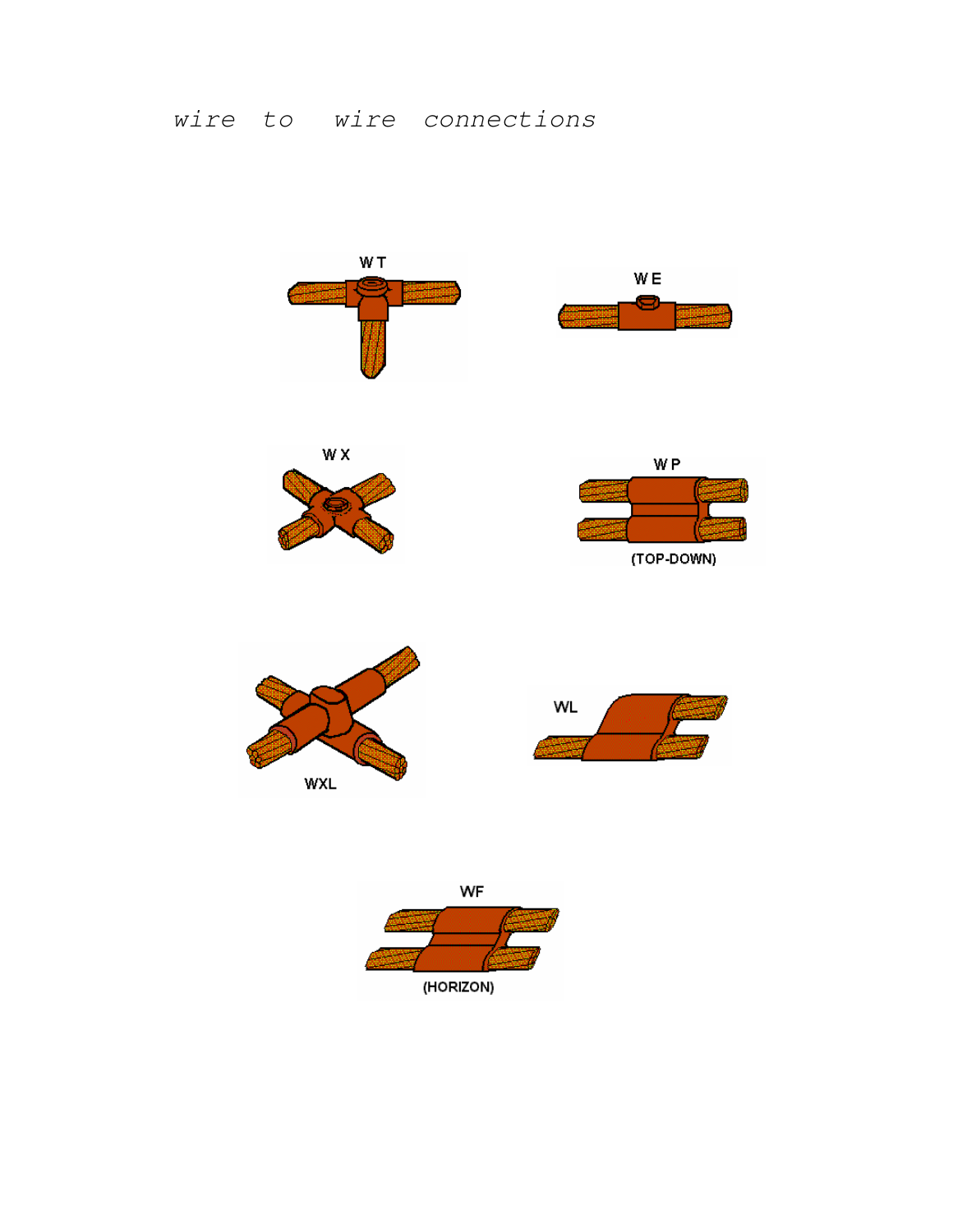

|                      | A                    |                      |                         |          |
|----------------------|----------------------|----------------------|-------------------------|----------|
| А                    | Β                    | MOLD                 | Р                       | W/M      |
| $10$ mm <sup>2</sup> | $10$ mm <sup>2</sup> | WE-10/10<br>WE-16/16 | 3<br>3                  | 32<br>32 |
| 16<br>25             | 16<br>25             | WE-25/25             | 3                       | 32       |
| 30                   | 30                   | WE-30/30             | 3                       | 32       |
| 35                   | 35                   | WE-35/35             | 3                       | 32       |
| 50<br>70             | 50<br>70             | WE-50/50<br>WE-70/70 | 3<br>3                  | 45<br>65 |
| 95                   | 95                   | WE-95/95             | 3                       | 90       |
| 120                  | 120                  | WE-120/120           |                         | 115      |
| 150                  | 150                  | WE-150/150           | 3<br>3                  | 115      |
| 185                  | 185                  | WE-185/185           | 3                       | 150      |
| 240                  | 240                  | WE-240/240           | $\overline{3}$          | 200      |
| 300                  | 300                  | WE-300/300           | 3                       | 250      |
| 400                  | 400                  | WE-400/400           | 3                       | 2x150    |
| 500                  | 500                  | WE-500/500           | $\overline{\mathbf{4}}$ | 2x200    |
| 600                  | 600                  | WE-600/600           | $\overline{4}$          | 2x200    |
| 725                  | 725                  | WE-725/725           | 4                       | 2x250    |
| 850                  | 850                  | WE-850/850           | 4                       | 3x250    |
| 1000                 | 1000                 | WE-1000/1000         | 4<br>3                  | 4x250    |
| 4/0 awg              | $4/0$ awg            | WE-100A/100A         |                         | 115      |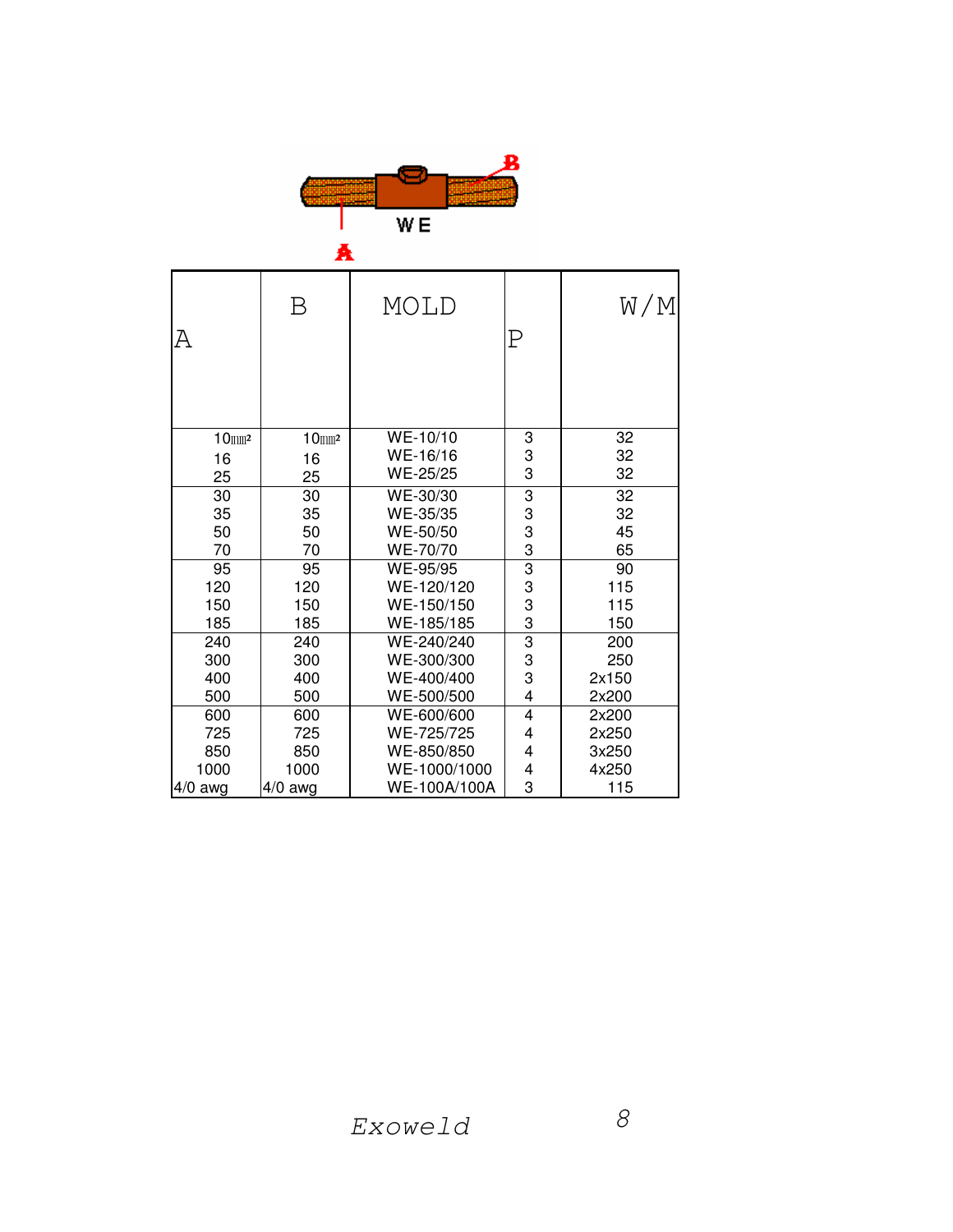

| Α           | Β                     | MOLD                                      | P                   | W∕M      |
|-------------|-----------------------|-------------------------------------------|---------------------|----------|
| $10$ mm $2$ | $10$ mm $2$           | WT-10/10                                  | 3                   | 32       |
| 16          | 16                    | WT-16/16                                  | 3                   | 32       |
| 25          | 25                    | WT-25/25                                  | 3                   | 45       |
| 25          | 16                    | WT-25/16                                  | 3                   | 45       |
|             | 30                    | WT-30/30                                  | 3                   | 45       |
| 30          | 25                    | WT-30/25                                  | 3                   | 45       |
|             | 16                    | WT-30/16                                  | 3                   | 45       |
|             | 35                    | WT-35/35                                  | $\overline{3}$      | 45       |
| 35          | 30                    | WT-35/30                                  | 3                   | 45       |
|             | 25                    | WT-35/25                                  | 3                   | 45       |
|             | 16                    | WT-35/16                                  | 3                   | 45       |
|             | 50                    | WT-50/50                                  | $\overline{3}$      | 65       |
|             | 35                    | WT-50/35                                  | 3                   | 45       |
| 50          | 30                    | WT-50/30                                  | 3                   | 45       |
|             | 25                    | WT-50/25                                  | 3                   | 45<br>45 |
|             | 16<br>$\overline{70}$ | WT-50/16<br>$\overline{\text{W}}$ T-70/70 | 3<br>$\overline{3}$ | 90       |
|             | 50                    | WT-70/50                                  | 3                   | 90       |
| 70          | 35                    | WT-70/35                                  | 3                   | 65       |
|             | 30                    | WT-70/30                                  | 3                   | 65       |
|             | 25                    | WT-70/25                                  | 3                   | 65       |
|             | 16                    | WT-70/16                                  | 3                   | 65       |
|             | 95                    | WT-95/95                                  | $\overline{3}$      | 115      |
|             | 70                    | WT-95/70                                  | 3                   | 90       |
|             | 50                    | WT-95/50                                  | 3                   | 90       |
| 95          | 35                    | WT-95/35                                  | 3                   | 90       |
|             | 30                    | WT-95/30                                  | 3                   | 90       |
|             | 25                    | WT-95/25                                  | 3                   | 65       |
|             | 16                    | WT-95/16                                  | 3                   | 65       |
|             | $\overline{120}$      | WT-120/120                                | $\overline{3}$      | 150      |
|             | 95<br>70              | WT-120/95<br>WT-120/70                    | 3<br>3              | 150      |
| 120         | 50                    | WT-120/50                                 | 3                   | 90<br>90 |
|             | 35                    | WT-120/35                                 | 3                   | 90       |
|             | 30                    | WT-120/30                                 |                     | 90       |
|             | 25                    | WT-120/25                                 | 3<br>3              | 90       |
|             | 16                    | WT-120/16                                 | 3                   | 90       |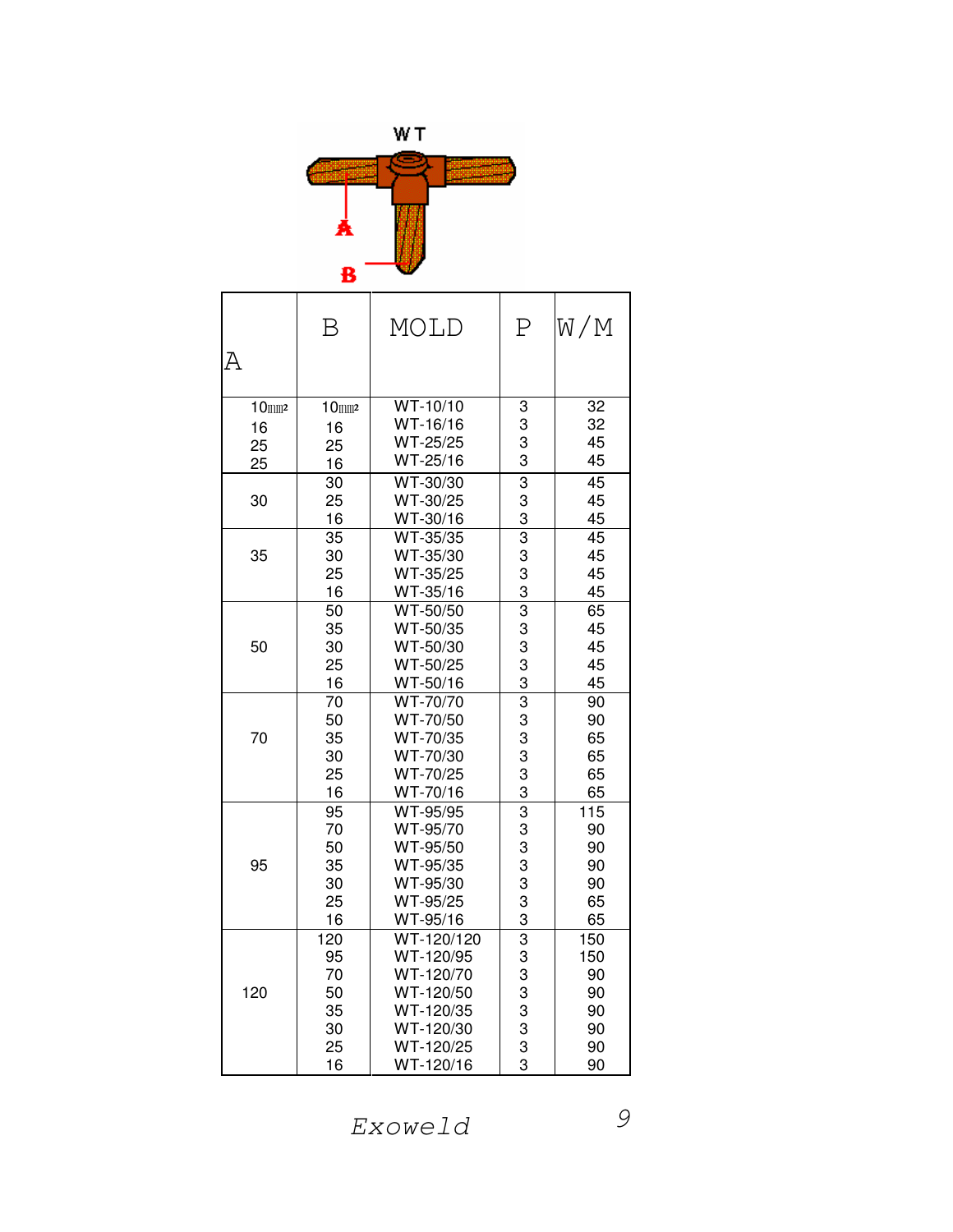

ုᇞ**:**

|                    | В            | MOLD       | $\mathbf P$    | W∕M   |
|--------------------|--------------|------------|----------------|-------|
| Α                  |              |            |                |       |
|                    | $150$ mm $2$ | WT-150/150 | 3              | 200   |
|                    | 120          | WT-150/120 | 3              | 150   |
|                    | 95           | WT-150/95  | 3              | 150   |
|                    | 70           | WT-150/70  | 3              | 90    |
| 150mm <sub>2</sub> | 50           | WT-150/50  | 3              | 90    |
|                    | 35           | WT-150/35  | 3<br>3         | 90    |
|                    | 30           | WT-150/30  |                | 90    |
|                    | 25           | WT-150/25  | 3              | 90    |
|                    | 185          | WT-185/185 | 3              | 200   |
| 185                | 150          | WT-185/150 | 3              | 200   |
|                    | 120          | WT-185/120 | 3              | 200   |
|                    | 95           | WT-185/95  | $\overline{3}$ | 150   |
|                    | 240          | WT-240/240 | $\overline{3}$ | 2x150 |
|                    | 185          | WT-240/185 | 3              | 200   |
| 240                | 150          | WT-240/150 | 3              | 200   |
|                    | 120          | WT-240/120 | 3              | 200   |
|                    | 95           | WT-240/95  | 3              | 200   |
|                    | 300          | WT-300/300 | 4              | 2x200 |
| 300                | 240          | WT-300/240 | 4              | 2x200 |
|                    | 185          | WT-300/185 | 3              | 250   |
|                    | 150          | WT-300/150 | 3              | 200   |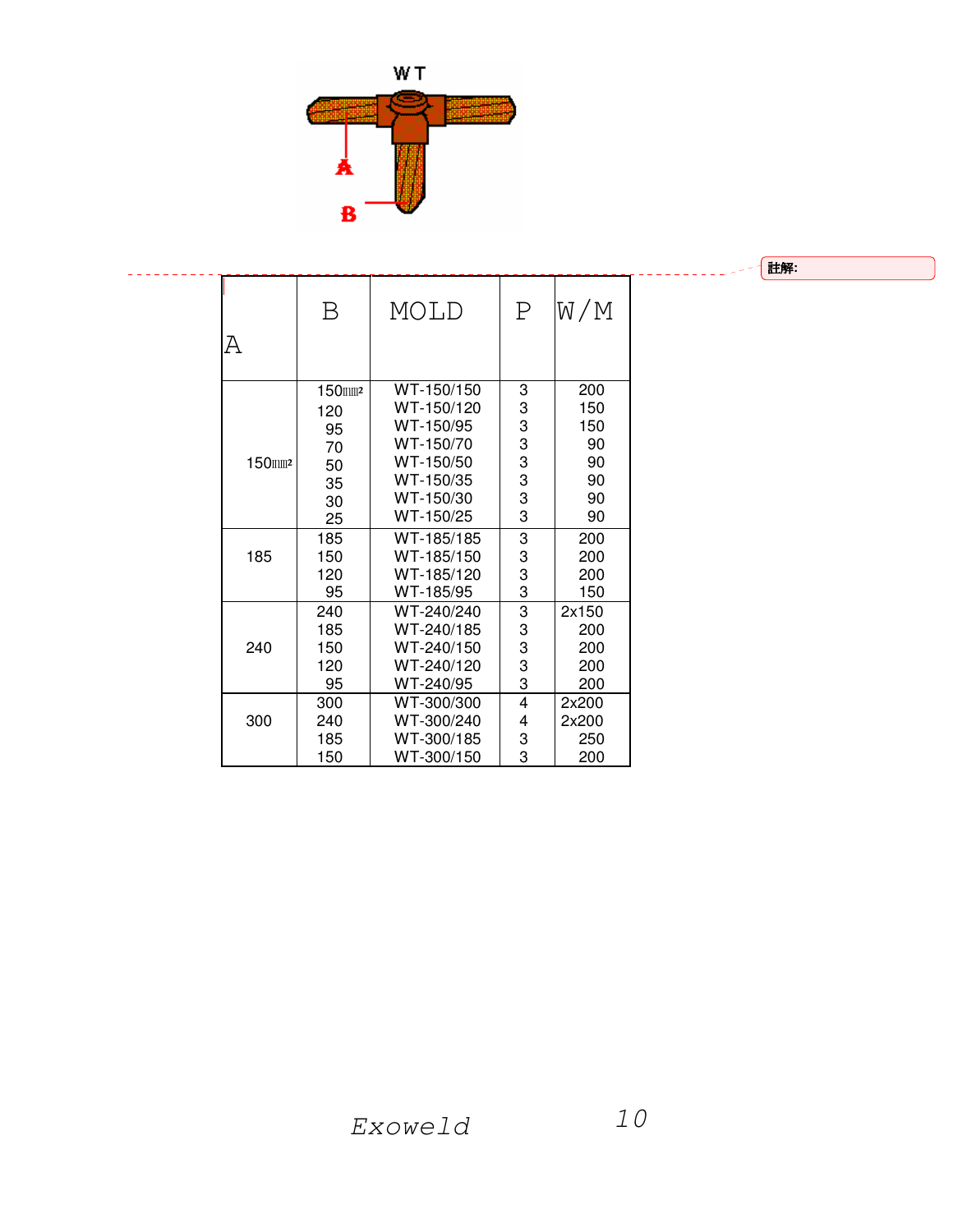



| Α           | Β           | MOLD                   | P                   | W∕M             |
|-------------|-------------|------------------------|---------------------|-----------------|
| $10$ mm $2$ | $10$ mm $2$ | $WX-10/10$             | 3                   | $\overline{32}$ |
| 16          | 16          | WX-16/16               | 3                   | 45              |
| 25          | 25          | WX-25/25               | 3                   | 45              |
| 30          | 30          | WX-30/30               | 3                   | 45              |
| 35          | 35          | WX-35/35               | $\overline{3}$      | 65              |
| 35          | 25          | WX-35/25               | 3                   | 65              |
| 50          | 50          | WX-50/50               | 3                   | 90              |
| 50          | 35          | WX-50/35               | 3                   | 90              |
| 50          | 25          | WX-50/25               | 3                   | 90              |
| 70          | 70<br>50    | WX-70/70<br>WX-70/50   | $\overline{3}$<br>3 | 115<br>115      |
|             | 35          | WX-70/35               | 3                   | 115             |
|             | 25          | WX-70/25               | 3                   | 115             |
|             | 95          | WX-95/95               | 3                   | 150             |
| 95          | 70          | WX-95/70               | 3                   | 150             |
|             | 50          | WX-95/50               | 3                   | 115             |
|             | 35          | WX-95/35               | $\frac{3}{3}$       | 115             |
|             | 120         | $WX-120/120$           |                     | 200             |
|             | 95          | WX-120/95              | 3                   | 200             |
| 120         | 70          | WX-120/70              | 3                   | 150             |
|             | 50          | WX-120/50              | 3                   | 150             |
|             | 35          | WX-120/35              | 3                   | 150             |
|             | 25          | WX-120/25              | 3                   | 150             |
|             | 150         | WX-150/150             | 3                   | 250             |
|             | 120         | WX-150/120             | 3                   | 250             |
| 150         | 95<br>70    | WX-150/95<br>WX-150/70 | 3<br>3              | 200<br>150      |
|             | 50          | WX-150/50              | 3                   | 150             |
|             | 185         | WX-185/185             | $\overline{3}$      | 2x150           |
|             | 150         | WX-185/150             | 3                   | 250             |
| 185         | 120         | WX-185/120             | 3                   | 250             |
|             | 95          | WX-185/95              | 3                   | 200             |
|             | 70          | WX-185/70              | 3                   | 200             |
|             | 240         | WX-240/240             | $\overline{4}$      | 2x250           |
|             | 185         | WX-240/185             | 4                   | 2x200           |
| 240         | 150         | WX-240/150             | 4                   | 2x200           |
|             | 120         | WX-240/120             | 4                   | 2x150           |
|             | 95          | WX-240/95              | 4                   | 250             |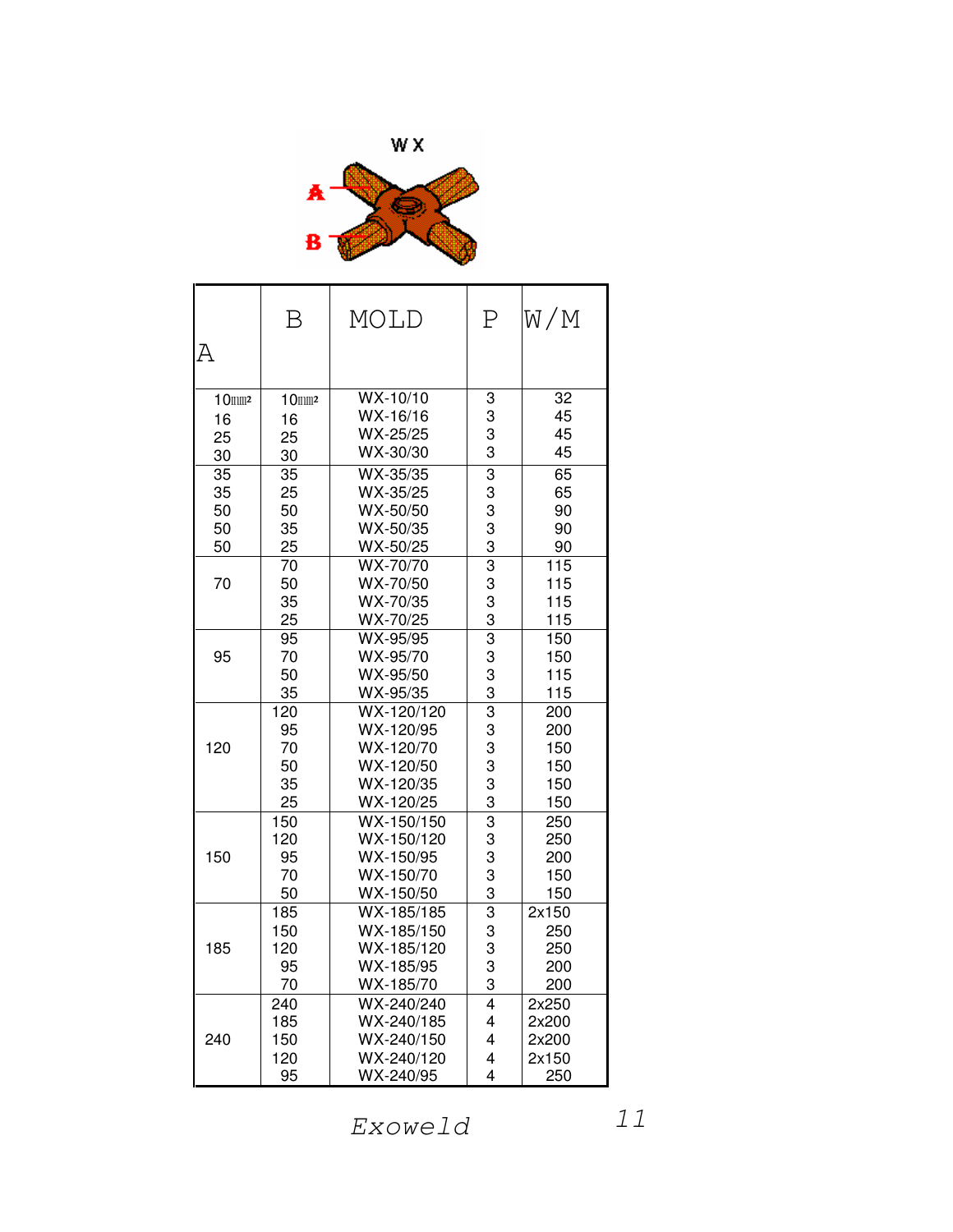

|                   | Β           | MOLD        | $\mathbf P$ | W/M   |
|-------------------|-------------|-------------|-------------|-------|
| Α                 |             |             |             |       |
|                   |             |             |             |       |
| 50mm <sub>2</sub> | $50$ mm $2$ | WXL-50/50   | 10          | 115   |
|                   | 70          | WXL-70/70   | 10          | 150   |
| 70                | 50          | WXL-70/50   | 10          | 150   |
|                   | 35          | WXL-70/35   | 10          | 115   |
|                   | 25          | WXL-70/25   | 10          | 115   |
|                   | 95          | WXL-95/95   | 10          | 200   |
| 95                | 70          | WXL-95/70   | 10          | 200   |
|                   | 50          | WXL-95/50   | 10          | 150   |
|                   | 35          | WXL-95/35   | 10          | 150   |
|                   | 120         | WXL-120/120 | 10          | 250   |
|                   | 95          | WXL-120/95  | 10          | 250   |
| 120               | 70          | WXL-120/70  | 10          | 200   |
|                   | 50          | WXL-120/50  | 10          | 200   |
|                   | 35          | WXL-120/35  | 10          | 150   |
|                   | 25          | WXL-120/25  | 10          | 150   |
|                   | 150         | WXL-150/150 | 11          | 2x200 |
|                   | 120         | WXL-150/120 | 11          | 2x200 |
| 150               | 95          | WXL-150/95  | 10          | 2x150 |
|                   | 70          | WXL-150/70  | 10          | 2x150 |
|                   | 50          | WXL-150/50  | 10          | 200   |
|                   | 185         | WXL-185/185 | 11          | 3x200 |
|                   | 150         | WXL-185/150 | 11          | 2x250 |
| 185               | 120         | WXL-185/120 | 11          | 2x250 |
|                   | 95          | WXL-185/95  | 11          | 2x200 |
|                   | 70          | WXL-185/70  | 10          | 2x150 |
|                   | 240         | WXL-240/240 | 11          | 3x250 |
|                   | 185         | WXL-240/185 | 11          | 3x200 |
| 240               | 150         | WXL-240/150 | 11          | 3x200 |
|                   | 120         | WXL-240/120 | 11          | 2x250 |
|                   | 95          | WXL-240/95  | 11          | 2x250 |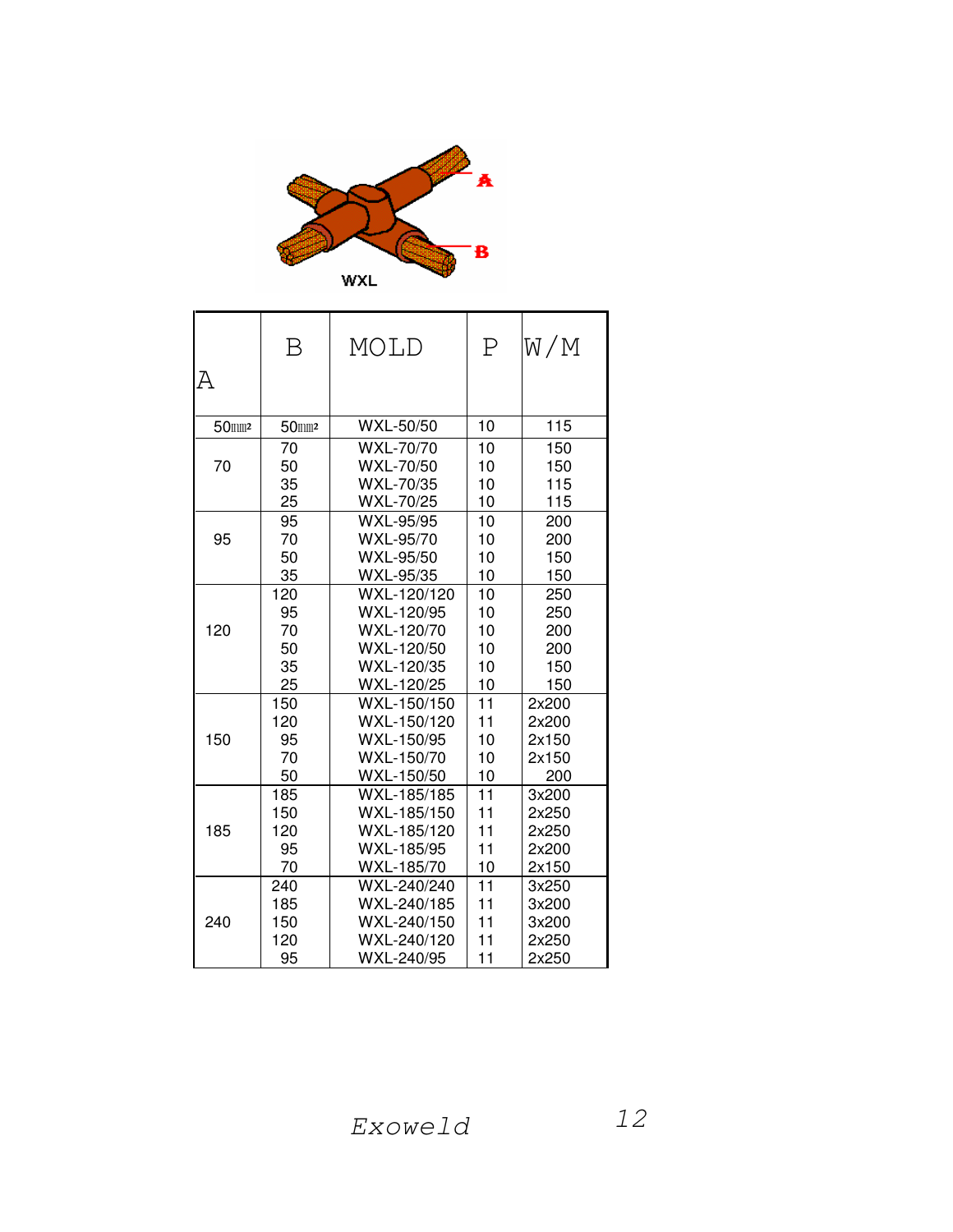

## Note: two wires parallel into top-down

| Α           | Β           | MOLD       | Ρ                       | W∕M   |
|-------------|-------------|------------|-------------------------|-------|
| $10$ mm $2$ | $10$ mm $2$ | WP-10/10   | 3                       | 45    |
| 16          | 16          | WP-16/16   | 3                       | 45    |
| 25          | 25          | WP-25/25   | 3                       | 45    |
| 30          | 30          | WP-30/30   | 3                       | 65    |
| 35          | 35          | WP-35/35   | 3                       | 65    |
| 35          | 30          | WP-35/30   | 3                       | 65    |
| 50          | 50          | WP-50/50   | 3                       | 90    |
| 50          | 35          | WP-50/35   | 3                       | 90    |
| 50          | 25          | WP-50/25   | 3                       | 65    |
|             | 70          | WP-70/70   | $\overline{3}$          | 115   |
| 70          | 50          | WP-70/50   | 3                       | 115   |
|             | 35          | WP-70/35   | 3                       | 90    |
|             | 30          | WP-70/30   | $\overline{3}$          | 90    |
|             | 95          | WP-95/95   | $\overline{3}$          | 150   |
| 95          | 70          | WP-95/70   | 3                       | 150   |
|             | 50          | WP-95/50   | 3                       | 115   |
|             | 35          | WP-95/35   | 3                       | 115   |
|             | 120         | WP-120/120 | 3                       | 200   |
| 120         | 95          | WP-120/95  | 3                       | 200   |
|             | 70          | WP-120/70  | 3                       | 150   |
|             | 50          | WP-120/50  | 3                       | 150   |
|             | 150         | WP-150/150 | $\overline{4}$          | 2x150 |
| 150         | 120         | WP-150/120 | 3                       | 250   |
|             | 95          | WP-150/95  | 3                       | 200   |
|             | 70          | WP-150/70  | 3                       | 150   |
|             | 185         | WP-185/185 | 4                       | 2x150 |
| 185         | 150         | WP-185/150 | 4                       | 2x150 |
|             | 120         | WP-185/120 | 3                       | 250   |
|             | 95          | WP-185/95  | 3                       | 200   |
|             | 240         | WP-240/240 | $\overline{4}$          | 2x200 |
| 240         | 185         | WP-240/185 | 4                       | 2x150 |
|             | 150         | WP-240/150 | 4                       | 2x150 |
|             | 120         | WP-240/120 | 4                       | 250   |
|             | 300         | WP-300/300 | $\overline{\mathbf{4}}$ | 500   |
| 300         | 240         | WP-300/240 | $\overline{4}$          | 500   |
|             | 185         | WP-300/185 | 4                       | 2x200 |
| 300         | 150         | WP-300/150 | 4                       | 2x150 |
| 4/0 AWG     | 95          | WP-100A/95 | 3                       | 150   |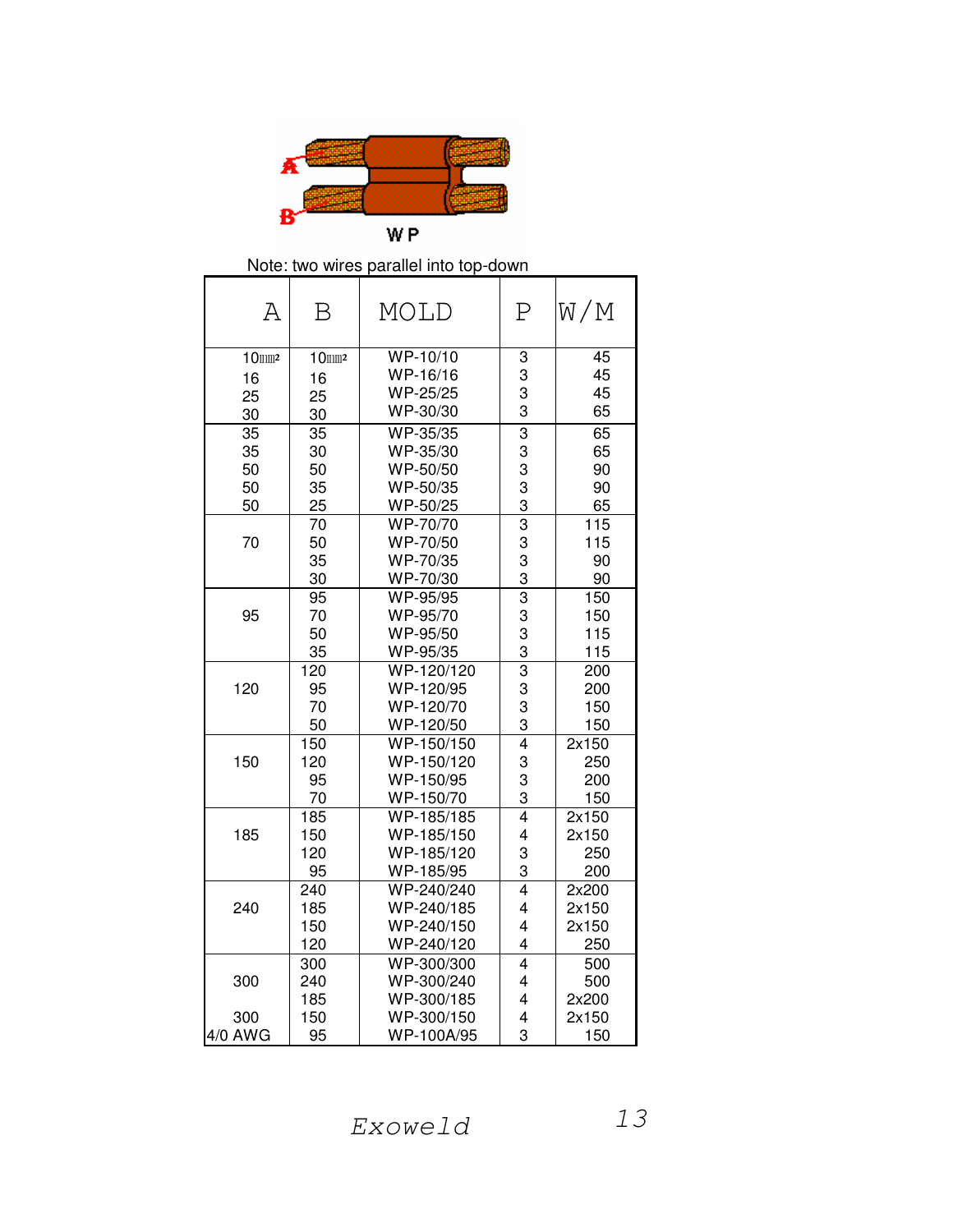

Note: two wires parallel into horizon

|                      | Β           | MOLD       | $\mathbf P$    | W/M |
|----------------------|-------------|------------|----------------|-----|
| А                    |             |            |                |     |
| $10$ mm <sup>2</sup> | $10$ mm $2$ | WF-10/10   | 3              | 45  |
| 16                   | 16          | WF-16/16   | 3              | 65  |
| 25                   | 25          | WF-25/25   | 3              | 45  |
| 30                   | 30          | WF-30/30   | 3              | 45  |
| 35                   | 35          | WF-35/35   |                | 65  |
| 35                   | 25          | WF-35/25   | $\frac{3}{3}$  | 65  |
|                      | 50          | WF-50/50   |                | 90  |
| 50                   | 35          | WF-50/35   | 3<br>3         | 90  |
|                      | 25          | WF-50/25   |                | 90  |
|                      | 70          | WF-70/70   | $\overline{3}$ | 115 |
|                      | 50          | WF-70/50   | 3<br>3<br>3    | 115 |
| 70                   | 35          | WF-70/35   |                | 90  |
|                      | 25          | WF-70/25   |                | 90  |
|                      | 95          | WF-95/95   |                | 150 |
|                      | 70          | WF-95/70   |                | 150 |
| 95                   | 50          | WF-95/50   | $\frac{3}{3}$  | 150 |
|                      | 35          | WF-95/35   |                | 115 |
|                      | 120         | WF-120/120 | 3              | 200 |
|                      | 95          | WF-120/95  | 3              | 200 |
| 120                  | 70          | WF-120/70  | 3<br>3         | 200 |
|                      | 50          | WF-120/50  |                | 150 |